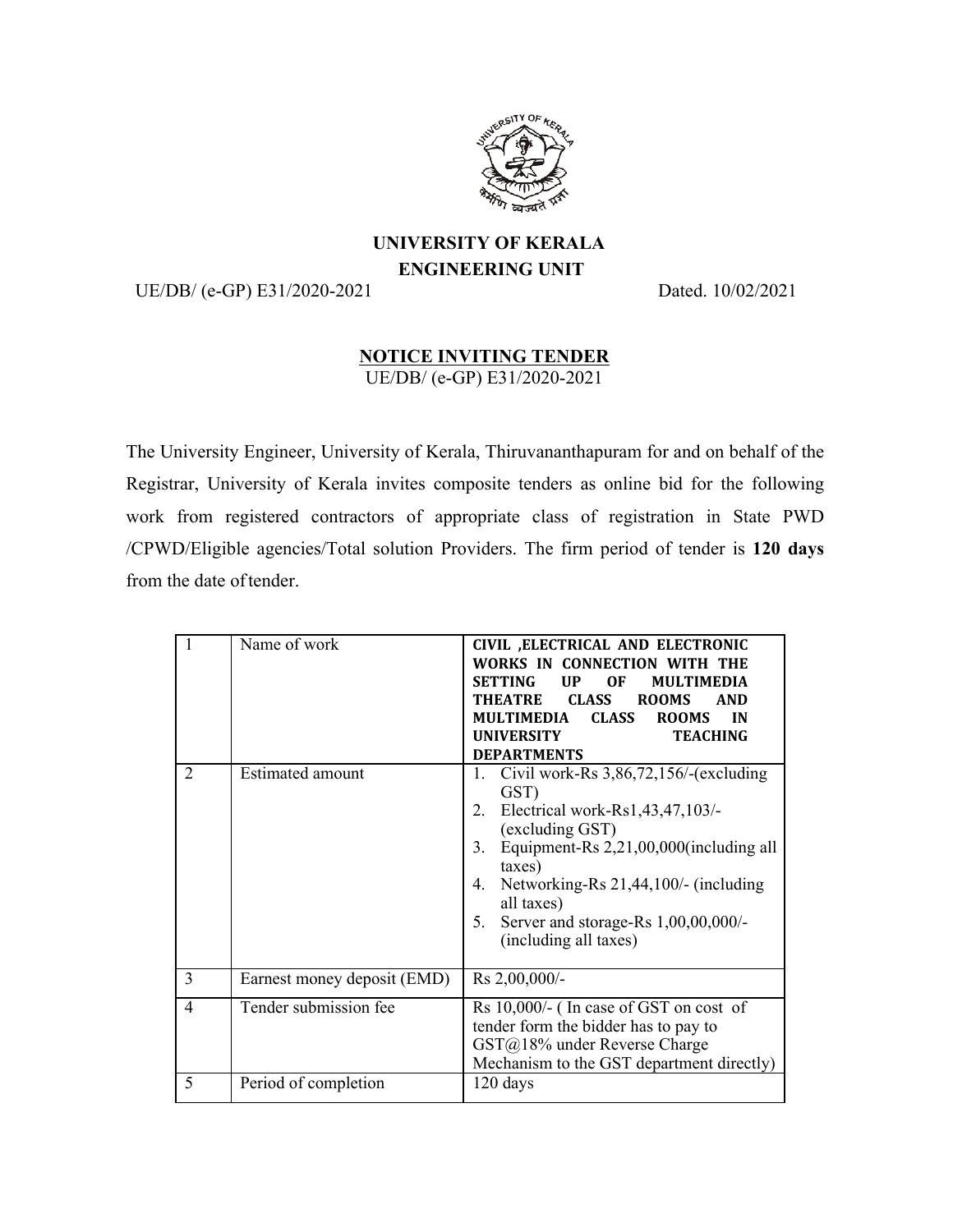| 6              | Mode of submission of Bid                                                                                 | Online                                                                                                    |
|----------------|-----------------------------------------------------------------------------------------------------------|-----------------------------------------------------------------------------------------------------------|
| $\overline{7}$ | <b>Tender Documents</b>                                                                                   | Can be downloaded from the website www.                                                                   |
|                |                                                                                                           | etenders.kerala.gov.in                                                                                    |
| 8              | Time<br>of<br>date<br>and<br>Last<br>submission<br>of tenders<br>by<br>online                             | 23.02.2021, 5.00 pm                                                                                       |
| 9              | Time<br>$\overline{of}$<br>and<br>Last<br>date<br>submission<br>of<br>relevant<br>documents by speed post | 25.02.2021, 3.30 pm                                                                                       |
| 10             | Date, time and venue of pre-bid<br>meeting                                                                | 15.02.2021,11 am at Registrar's cabin at<br>SH campus, Palayam, Thiruvanathapuram.<br>Ph no. 0471-2305631 |
| 11             | Date and time of opening of<br>Technical bid                                                              | 25.02.2021, 4.00 pm                                                                                       |
| 12             | Date and time of opening of<br>financial bid                                                              | 04.03.2021, 4.00 pm                                                                                       |
| $ 13\rangle$   | Class of contractor                                                                                       | Composite category of PWD/CPWD/A class<br>civil contractor/Eligible agency /Total<br>solution provider    |

All relevant documents can be downloaded in  $A<sub>4</sub>$  plain size paper free of cost from the website www.etenders.kerala.gov.in. **Duly filled up and signed documents as mentioned below should also be sent to the Registrar, University of Kerala Palayam Thiruvananthapuram**  , pin- 695034,by speed post so as to reach before the date and time specified. The cover containing the documents should super scribe the name of work, tender number, and last date of submission of tender. Documents to be submitted along with bid through online/speed post.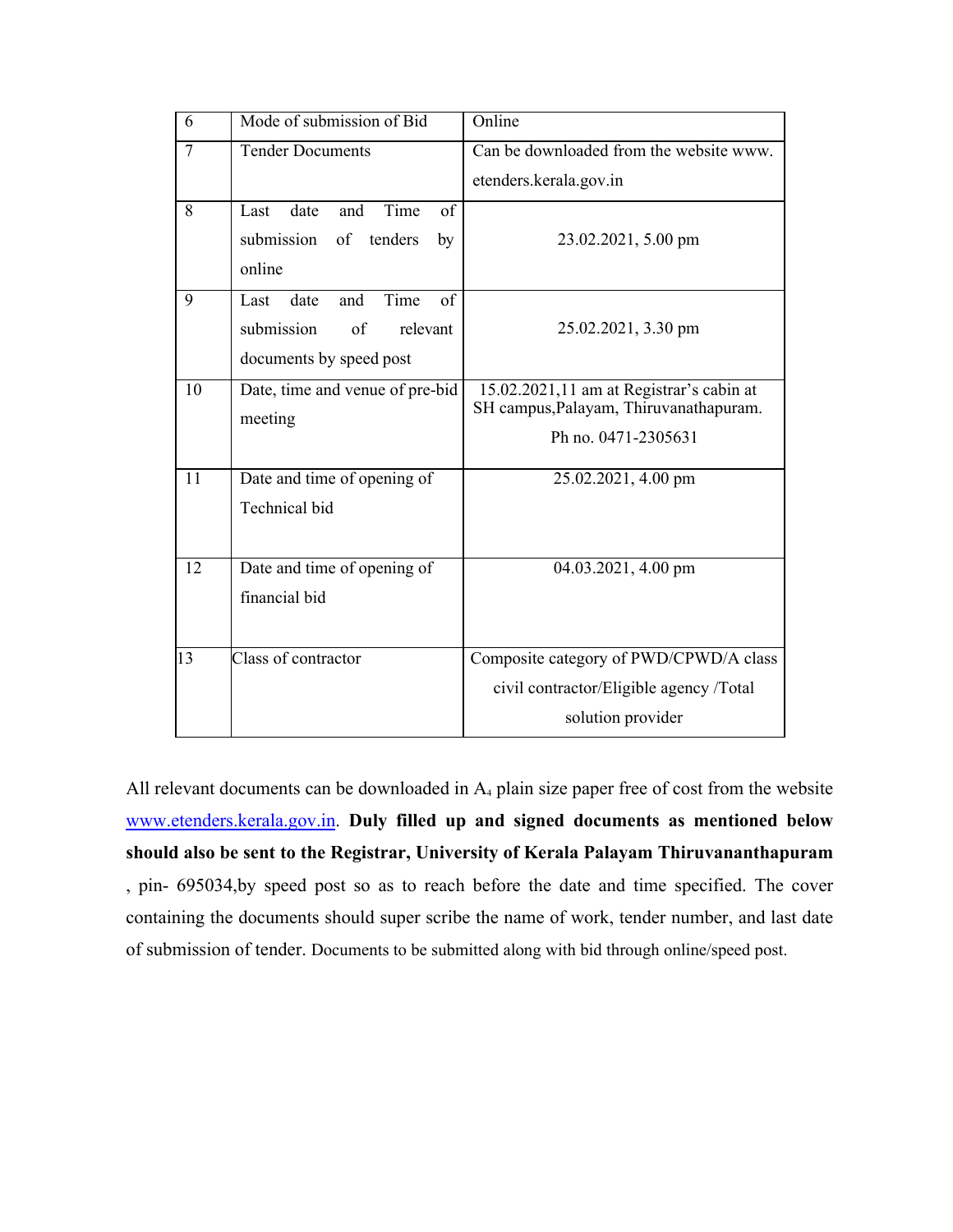| SI.No          | Through online                      | Through speed post                      |
|----------------|-------------------------------------|-----------------------------------------|
| $\mathbf{1}$   | Scanned copy of valid registration  | Copy of valid registration certificate  |
|                | certificate                         | attested by a gazetted officer          |
| $\overline{2}$ | Scanned<br>of<br>experience<br>copy | copy of experience certificate attested |
|                | certificates                        | by a gazetted officer                   |
| $\overline{3}$ | Scanned copy of performance         | copy of performance reports<br>as       |
|                | reports as prescribed in Form-E     | prescribed in Form-E attested by a      |
|                |                                     | gazetted officer                        |
| $\overline{4}$ | Scanned copy of duly filled e-      | Duly filled e-payment requisition.      |
|                | payment form                        |                                         |
| 5              | Scanned copy of average annual      | Copy of average annual financial        |
|                | financial turnover and solvency     | turnover and solvency certificate as    |
|                | certificate as in Form A and B      | in Form A and B attested by a           |
|                |                                     | gazetted officer.                       |
| 6              | Scanned copy of list of completed   | copy of list of completed works in      |
|                | works in Form C                     | Form C attested by a gazetted officer   |
|                |                                     |                                         |
| 7              | Scanned copy of list of projects    | copy of list of projects under          |
|                | under execution/awarded in Form     | execution/awarded<br>in Form D          |
|                | D                                   | attested by a gazetted officer.         |
| 8              | Scanned copy of organization        | Organization setup in Form F<br>and     |
|                | setup in Form F and Form G          | Form G                                  |
| 9              | Scanned copy of other certificates  | Copy of other certificates requires for |
|                | requires for tender acceptance      | tender acceptance.                      |

The bids shall be opened at the date and time specified. Further details can be had from the office on the undersigned on all working days during working hours. The bidders are advised to submit their bid well in advance to avoid any kind of network issues. If relevant documents through speed post or online are not submitted with in time, the tenders will not be considered. **The bidder is required to quote for the complete BoQ (BoQ1 to BoQ5). Partial quote are liable to be rejected.**

The undersigned reserves the right to reject any or all the tender without assigning